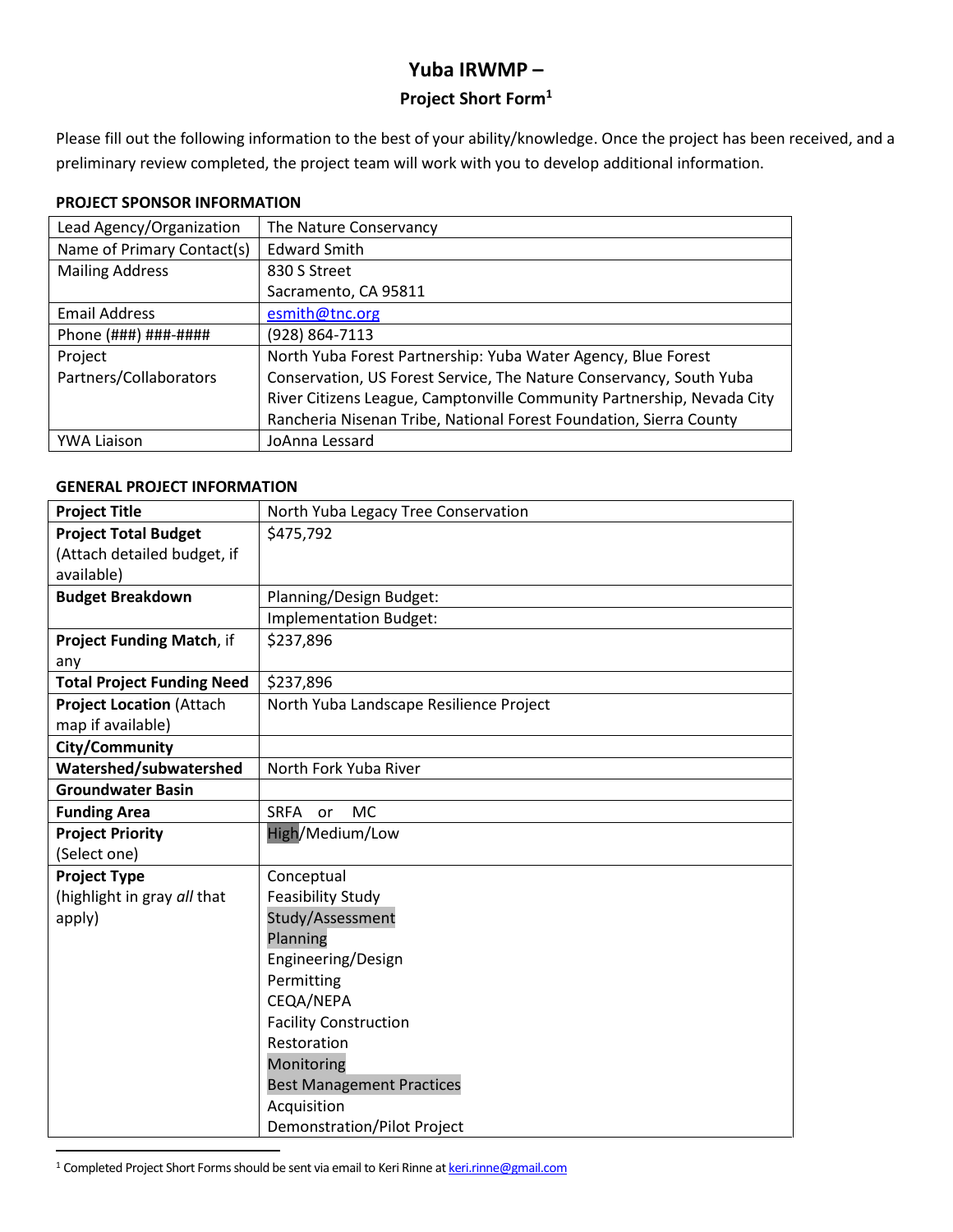#### **Please select the** *status* **of the CEQA/NEPA/Permitting for this project:**

| <b>CEQA</b>  | Exempt - Not Started - Initial Study - EIR - Determination - Unknown if Required                      |
|--------------|-------------------------------------------------------------------------------------------------------|
| (Select one) |                                                                                                       |
| <b>NEPA</b>  | Exempt - Not Started - Environmental Assessment - EIS - Record of Decision - Unknown if Required      |
| (Select one) |                                                                                                       |
| Permitting   | Not Required - Not started – Identified – Consultations Complete – Application Submitted – Complete – |
| (Select one) | Unknown if Required                                                                                   |
|              |                                                                                                       |

#### **PROJECT DESCRIPTION**

Write a narrative briefly describing the project components and/or characteristics (maximum of 300 words).

We are proposing a unified study design that we will leverage to address two key issues facing the North Yuba Forest Partnership (NYFP) and other collaboratives throughout the Sierra, helping to support the goals of the Project: **1) cost-effective drone-based forest monitoring and assessment** and **2) large shade-tolerant tree identification for potential removal to favor retention of shade-intolerant and fire-tolerant large trees.**

1) TNC recently funded a pilot study by Dr. Derek Young (UC Davis) to collect and analyze drone imagery at North Yuba in Fall 2021 to test his application, and we had a crew collect field data to develop highly accurate stem maps to calibrate and verify the accuracy of drone imagery. The preliminary results from the Galloway treatment unit suggest that the drone imagery and subsequent analysis were 97% accurate in predicting tree heights, and Dr. Young has achieved similar accuracy with determining tree species in a previous drone study at Lake Tahoe (Young et al 2022). We propose to collect drone imagery in the North Yuba project footprint, process the imagery to enumerate tree height and species in comparison with stem maps derived from field work. Drone imagery collected and processed in subsequent years could replace more costly LiDAR acquisitions for post-treatment implementation and effectiveness monitoring and serve as visual aids to help with communicating accomplishments to the public, project funders, managers and other stakeholders. The advantage of using drones over other technologies to quantify forest structure is that drones are relatively inexpensive to own and operate, making this technology available to almost any management unit. The image processing software and scripts will be made available to anyone who is interested, placing the data products in the hands of end-users.

2) Recent research in a similar dry forest in Oregon showed that there were some areas where the exceedance of socially determined diameter limits was needed to meet forest structural restoration goals (Johnston et al 2021). However, this Oregon study is not adequate for evaluating the issue in the NYFP because it examined a lower diameter limit (24") and the forests studied may not be as productive as NYFP forests. A parallel examination of this issue within the NYFP landscape is needed to objectively determine the conditions under which larger tree (30-39.9") removal is warranted and justified. This study will result in a defensible, peer-reviewed publication that can be used to demonstrate the conditions under which the removal of larger trees might be warranted; to date the only Sierra Nevada relevant scientific publications on this topic focus on the overall lack of large trees on the landscape, with little consideration of local forest conditions. The study will not identify all instances under which large tree removal is justified but will be large enough (100+ plots) to demonstrate the types of stand conditions that can merit larger tree removal and also examine the frequency such instances exist. The research and study design in this proposal will provide data and maps to the Partnership and US Forest Service about the forest structure conditions that might justify large (30-to-39.9-inch diameter at breast height) tree removal to inform decision-making about project design and attainment of management goals.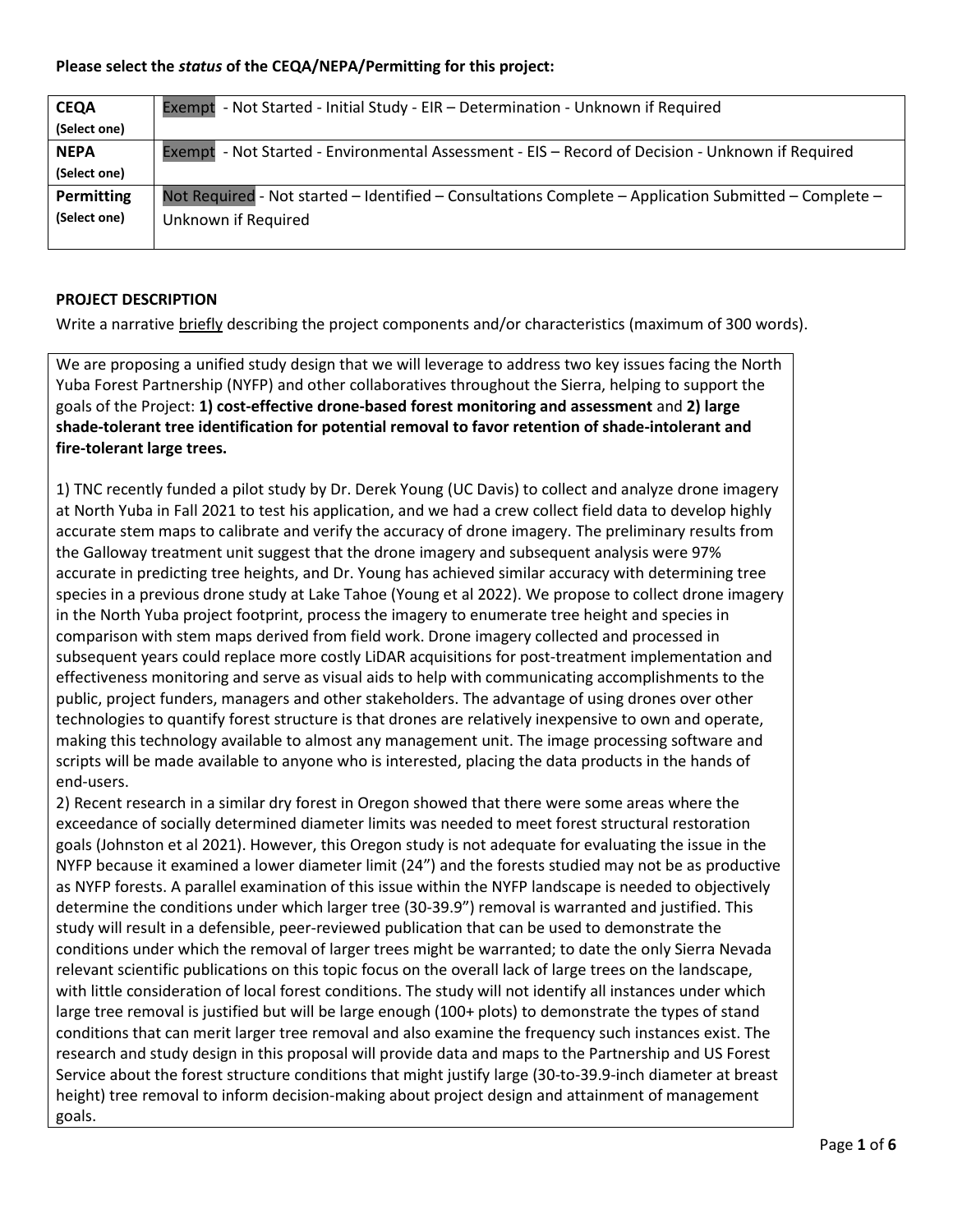### **PROJECT RATIONALE/ISSUES STATEMENT**

Briefly describe the need for the project and the desired outcomes/deliverables (maximum of 200 words).

With the dramatic increase in fire activity in recent years, there has been a parallel push to increase treatments across the landscape. Although many institutions have stepped up to help address the enormous need, many hurdles to successful implementation remain. To date, the need to remove large trees >30" to meet forest and fire resilience goals has been controversial, in part because the science has not been conducted explicitly to support the need for their removal. While some basic forestry and ecology principles can support the need for removal under some conditions (e.g., on highly productive sites, to retain more desirable pines where species composition has shifted to white fir, etc.), the existing literature for this region describes the overall lack of large trees on the landscape.

The project proposed here will deliver three main bodies of product: (1) stem maps of trees measured in the field annotated by species and their diameter at breast height covering sufficient area to validate the drone imagery**;** (2) drone derived canopy height model with associated tables and graphics indicating the abundance and location of individual trees by their heights, species, size class and distribution, along with an associated accuracy assessment for ~**16,000 acres**; (3) a dataset and manuscript for a peer-reviewed publication similar to Johnston et al (2021) for North Yuba. The establishment of the more traditional field forest measurement plots will serve double duty, both for the large tree study and as traditional monitoring plots to assess treatment impacts (for examples, see Table 1 below).

These two projects can stand alone, but together they will provide robust support for a novel approach to monitoring. CFLRP funding and best practices both require monitoring of treatment impacts to evaluate how well we are meeting objectives and if we are having any unintended impacts – both of which will become even more important under the warming climate. By comparing the data from traditional monitoring plots (question 2) and drone imagery (question 1), we can quantify where/when drone imagery is sufficient to meet our monitoring needs, and when it must be supplemented with "on the ground" work. Because drone imagery has not been widely used for monitoring in this way, linking the two will enable us to justify its use for monitoring to CFLRP and other funders, and will establish the North Yuba on the vanguard of forest restoration science in the Sierra Nevada.

**Table 1 Categories of land management and restoration activities where data produced from this proposal are relevant and useful.**

| Management<br><b>Application &amp; Source</b> | <b>Field Plots</b>                                                                                          | <b>Stem Maps</b>                                                                  | <b>Drone Imagery</b>                                                                                                        |
|-----------------------------------------------|-------------------------------------------------------------------------------------------------------------|-----------------------------------------------------------------------------------|-----------------------------------------------------------------------------------------------------------------------------|
| <b>Planning</b>                               | More detailed data on<br>existing conditions<br>helps with identify<br>appropriate treatment<br>approaches. | Ground<br>verification of<br>restoration need<br>could improve<br>Proposed Action | Availability of tree height and<br>species data help identify<br>areas in need of treatment<br>and can inform prescriptions |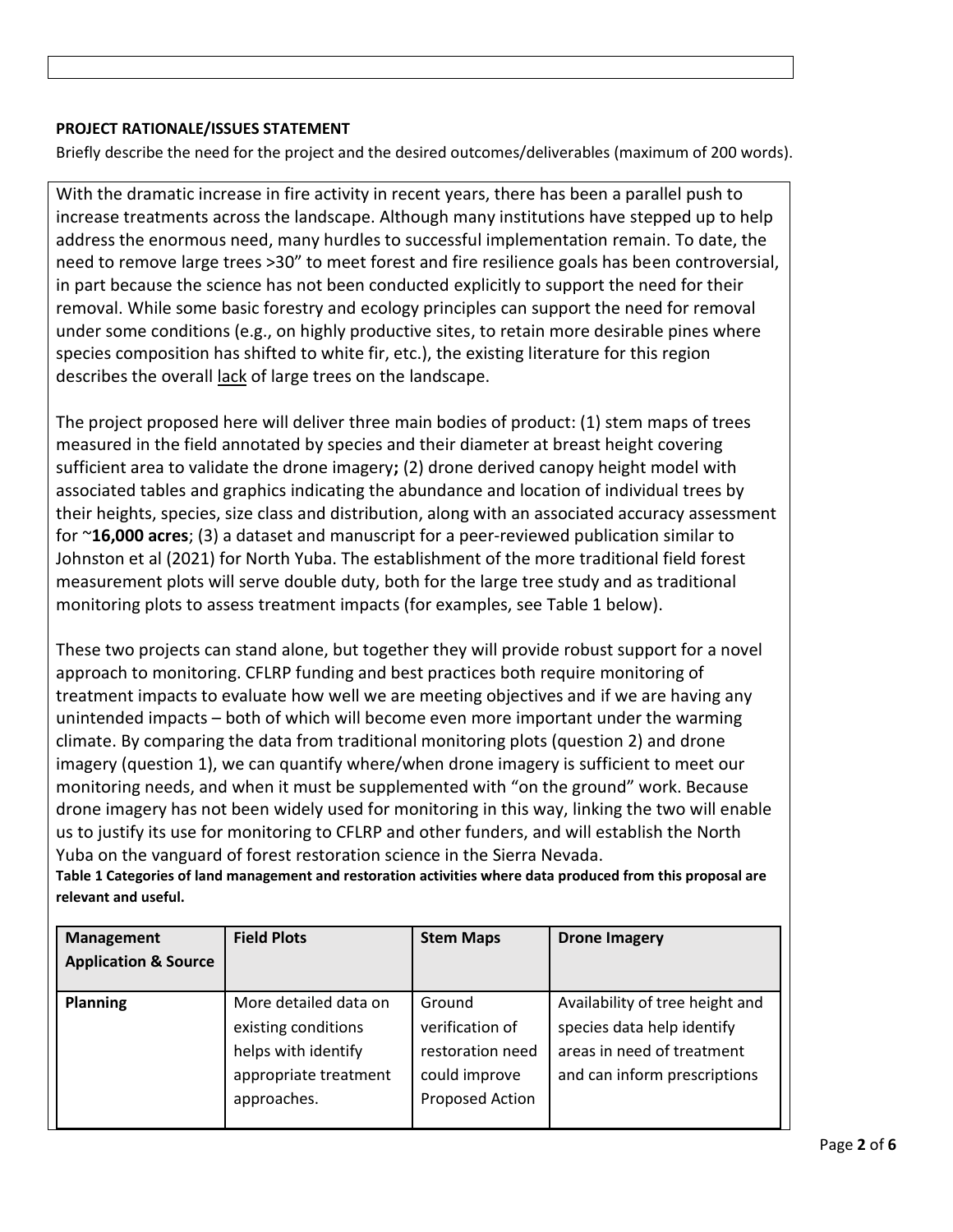| <b>Management</b>               | <b>Field Plots</b>                                                                                                                                                                                                                                                                                                             | <b>Stem Maps</b>                                                                                                                                                                                                                                                                                                                                                                                                                                          | <b>Drone Imagery</b>                                                                                                                                                                                                                                                                                          |  |
|---------------------------------|--------------------------------------------------------------------------------------------------------------------------------------------------------------------------------------------------------------------------------------------------------------------------------------------------------------------------------|-----------------------------------------------------------------------------------------------------------------------------------------------------------------------------------------------------------------------------------------------------------------------------------------------------------------------------------------------------------------------------------------------------------------------------------------------------------|---------------------------------------------------------------------------------------------------------------------------------------------------------------------------------------------------------------------------------------------------------------------------------------------------------------|--|
| <b>Application &amp; Source</b> |                                                                                                                                                                                                                                                                                                                                |                                                                                                                                                                                                                                                                                                                                                                                                                                                           |                                                                                                                                                                                                                                                                                                               |  |
| Layout /<br>Implementation      | More detailed data on<br>existing conditions<br>helps with placing<br>silvicultural<br>prescriptions.<br>Improve accuracy of<br>burn plans by using a<br>detailed inventory of<br>forest structure, which<br>can enable fine-tuning<br>of burn windows and<br>delineating stand-<br>specific acceptable<br>levels of mortality | Where we have<br>data on<br>individual trees,<br>may be able to<br>use 'virtual tree<br>marking' to<br>identify leave<br>trees, unit<br>boundaries<br>displayed on<br>phones or<br>tablets for<br>loggers and<br>contracting<br>officers.<br>Stronger data on<br>location of<br>instances where<br>large shade-<br>tolerant trees<br>need to be<br>removed to<br>improve growing<br>space for shade-<br>intolerant and<br>fire-resistant<br>legacy trees. | Where we have data on<br>individual trees, may be able<br>to use 'virtual tree marking' to<br>identify leave trees, unit<br>boundaries.<br>For prescribed fire, desirable<br>Legacy Trees could be<br>efficiently identified for raking<br>and other protection<br>measures to promote<br>resilience to fire. |  |
| <b>Monitoring</b>               | Was treatment<br>implemented as<br>designed?<br>Were there any<br>unintended impacts on<br>invasives, fuels or other<br>metrics?                                                                                                                                                                                               | Clearly display<br>where large<br>shade-tolerant<br>trees were cut to<br>benefit shade-<br>intolerant legacy<br>trees.                                                                                                                                                                                                                                                                                                                                    | Efficient ID of the intermix of<br>trees and openings gives us<br>post-treatment structure.<br>Efficient assessment of forest<br>canopy changes<br>Fire effects monitoring could<br>be improved in efficiency and<br>possibly accuracy.                                                                       |  |

**ATTACHMENTS:**

• Task based budget - Table 2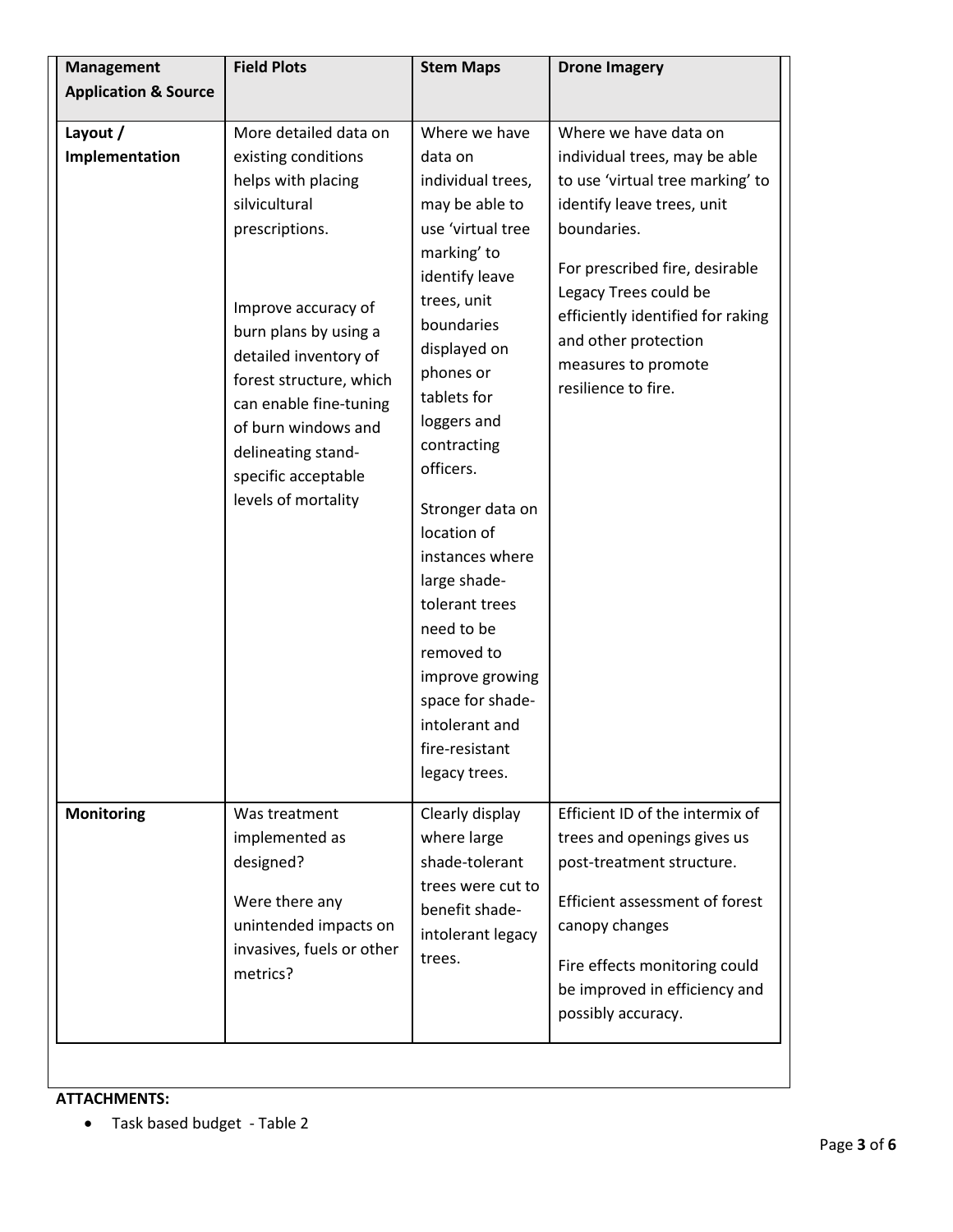• Map of project location – Figure 1

| <b>Fiscal Year</b><br>(July 1-June<br>30) | <b>Task Based Budget</b>                                                  | <b>Total cost</b> |
|-------------------------------------------|---------------------------------------------------------------------------|-------------------|
| FY23-FY24                                 | Drone data collection                                                     | \$15,500          |
| FY23-FY24                                 | Drone stem maps                                                           | \$70,500          |
| FY23-FY24                                 | Drone data analysis, comparison to field plot data<br>and publication     | \$49,500          |
| FY23-FY24                                 | Supplies                                                                  | \$10,000          |
| FY23-FY24                                 | <b>Indirect Costs UC Davis</b>                                            | \$14,550          |
| FY23-FY24                                 | <b>TNC Labor</b>                                                          | \$22,227          |
| FY23-FY24                                 | <b>TNC Indirect Costs</b>                                                 | \$46,517          |
|                                           | <b>Total for Drone Study, year 1</b>                                      | \$228,794         |
| <b>FY24</b>                               | Field plot data collection for "large tree question"                      | \$68,500          |
| FY24-25                                   | Field plot data analysis and publication for the<br>"large tree question" | \$63,000          |
| FY24-25                                   | Supplies                                                                  | \$10,000          |
| FY24-25                                   | <b>Indirect Costs UC Davis</b>                                            | \$32,163          |
| FY24-25                                   | <b>TNC Labor</b>                                                          | \$23,117          |
| FY24-25                                   | <b>TNC Indirect Costs</b>                                                 | \$50,218          |
| FY24-25                                   | <b>Total for Large Tree Study, year 2</b>                                 | \$246,997         |
|                                           | <b>Total:</b>                                                             | \$475,792         |

## **Table 2 Task based budget for North Yuba Project drone and large tree research**